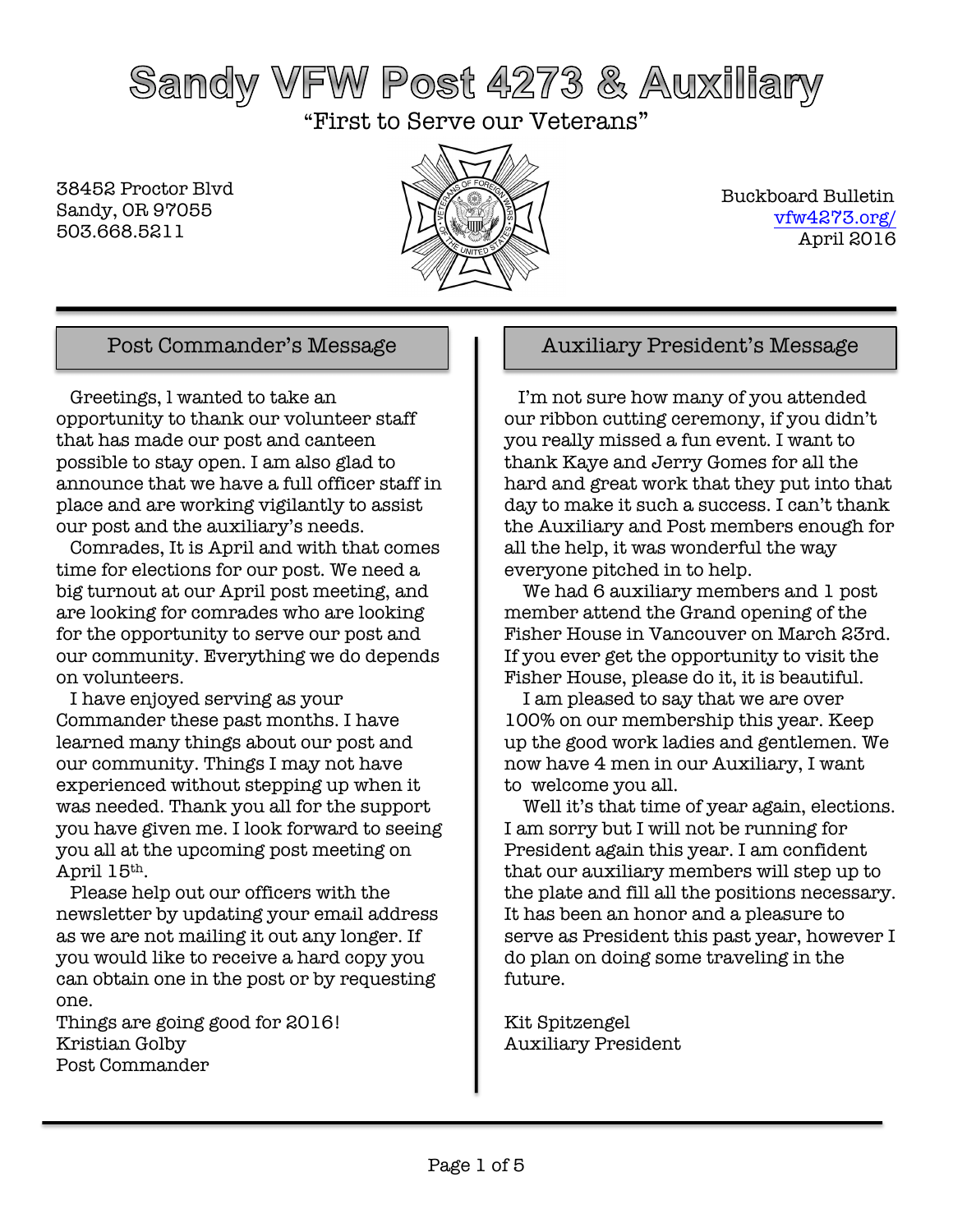## **KEEP SANDY VFW POST OPEN?**

**Show your support**; attend the monthly meeting on April 15,2016 at 6:00 pm. Essential post positions of Commander and Quartermaster must be filled to start in June.

In the past, these 2 jobs may have been too demanding; it may be time to identify several members each year who will commit to assisting in these 2 critical areas so that no one member is overloaded.

### WHAT DOES THE SANDY POST CONTRIBUTE?

- 1. Community ceremonies for Veteran's Day and Memorial Day
- 2. Relief fund to help veterans with difficult financial situations
- 3. Team-up with Auxiliary in many ways such as:
	- Voice Of Democracy & Patriot's Pen
	- Distribute Buddy Poppies to give recognition and tribute to veterans
	- Hospital/home visits for veterans
- 4. Financial support to the VFW District, State and especially National levels where important programs are provided to help veterans with health, education and employment
- 5. Funeral/Burial ceremonies for veterans

There is more that has been done and should be done by the Sandy Post, but our current contribution is still significant.

SHOW YOUR SUPPORT by giving a couple of hours of your time on a monthly, quarterly or annual basis. Call 503.668.5211 and leave your name and contact information.

### Post Chaplain

For thou art my hope, O Lord God.....

Psalm 71.5

Our thoughts and prayers are with the following members or spouses all of whom are experiencing health issues at this time:

> BIrdie Faust Sharkey Haider Mike Kennedy Marty LeDoux Evert Nafts

Our condolences go to the family and friends of Gene Halverson, a VFW life member who passed on March11th. He will be greatly missed.

If you know of a member who is having health issues or a member who has passed away please let me know jimmitchell03@gmail.com

Post Chaplain, Jim Mitchell

Now the Lord of peace himself give you peace always by all means. The Lord be with you all.

2 Thessalonians 3:16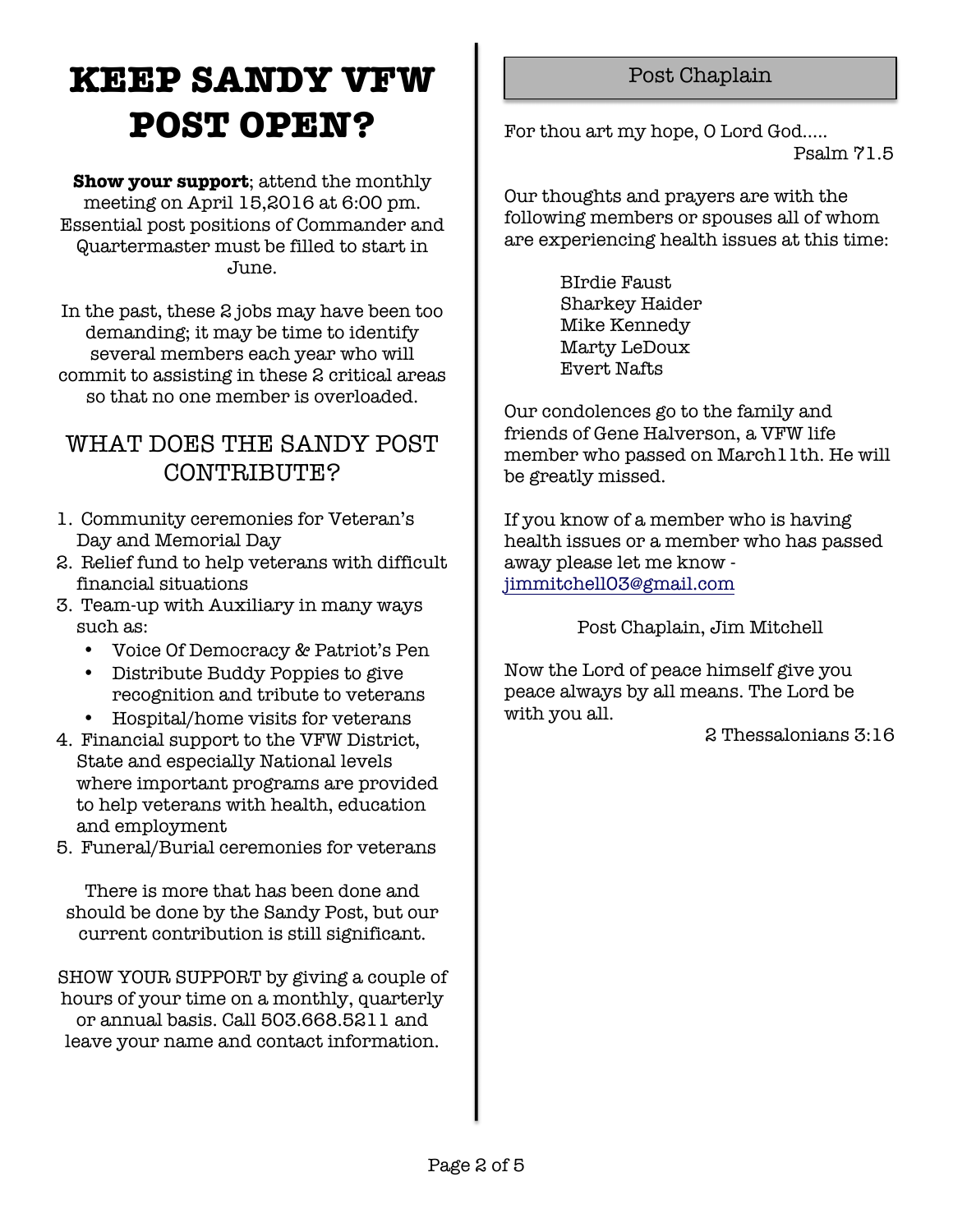### Auxiliary Chaplain

Update on Al and Birdie Foust:

Birdie is now confined to home most of the time due to advanced Alzheimers and is no longer visiting the Sandy Senior Center. They have a lady who helps afternoons and she walks around outside with help.

They still visit their son, Ralph, in the Olympia area and he visits them.

Ralph has been in the Army Reserves at Fort Lewis for 43 years. he joined at 17 and is presently a "Weekend Warrior" with their helicopter unit.

Daughter Sarah is still living in San Antonio and has a Civilian Army Environmental Command job at Fort Sam Houston. She was the first female District Commander in Oregon when she was living here and in our Sandy Post. Both Ralph and Sarah are Sandy Post lifetime members. Daughter Kay works and is staying with them now.

Al and Birdie have been very active and valuable members n years past especially with the Portland Veterans Hospital.

Chaplain Judy Gascon 503-668-3748

CANTEEN Comm

> Tuesday – Saturday 3:00pm to 7:00pm

Thank you everyone that has been spreading the word about our Taco Tuesday's with Chef Mathias from the Rendezvous Grill & Tap Room. We enjoy seeing the new and old faces.

Thank you to Dan Copher and Tim Wilson for cooking Corned Beef & Cabbage on St Patricks Day! And thank you to Pam and Katie for serving everyone! Its been a great couple of months and we couldn't do it without all of our volunteer staff.

And a BIG THANK YOU to all of our loyal customers.

Carol Engblom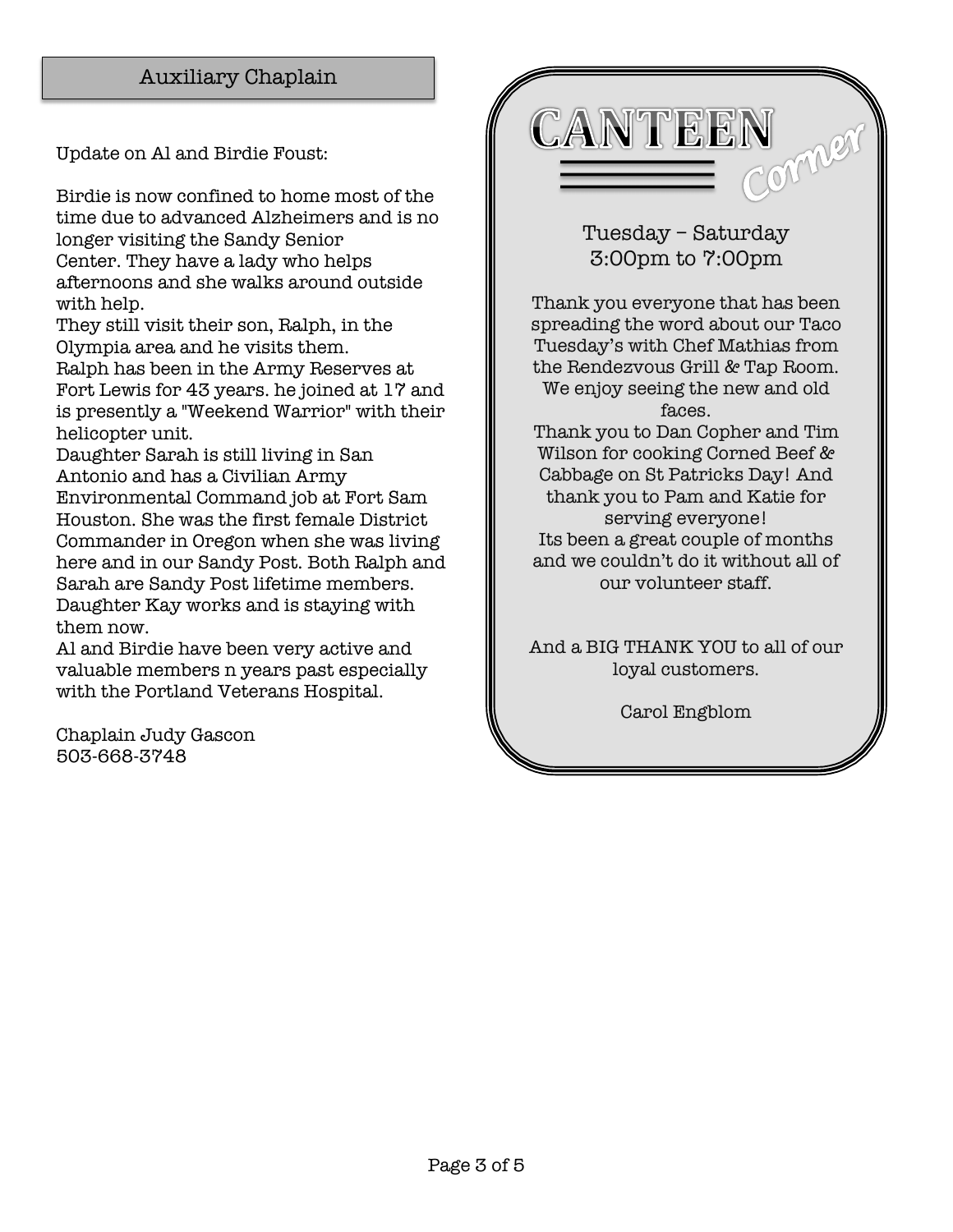| Kris Golby      |
|-----------------|
| Allen Anderson  |
| Tony Gibler     |
| John Lamb       |
| Jim Mitchell    |
| William Miller  |
| Dan Copher      |
| Ken Hershberger |
| William Miller  |
| Merle Stewart   |
| Gary Lightcap   |
| Casey Wood      |
|                 |

### Post Officers **Auxiliary Officers**

| President            | Kit Spitzengel          |
|----------------------|-------------------------|
| Sr. Vice President   | Sardi Bowyer            |
| Jr. Vice President   | Wanda Michaels          |
| Treasure             | Midge Wadkins           |
| Chaplain             | Judy Gascon             |
| Secretary            | Jackie Key              |
| Guard                | Nancy Davis             |
| Conductress          | Dora Fitzpatrick        |
| Trustee 1            | <b>Prentiss Edwards</b> |
| Trustee 2            | Jean Bettencourt        |
| Trustee 3            | Kathy Dunn              |
| Patriotic Instructor | Lois Leavitt            |

# **Karli Engblom**

**Level 1 Certified Forrest Yoga Instructor** 

FREE yoga classes for VFW members

Monday's 10:30 - Noon **Upstairs at Sandy VFW** 

Yoga helps increase flexibility, builds strength, decreases anxiety, depression, and symptoms of PTSD